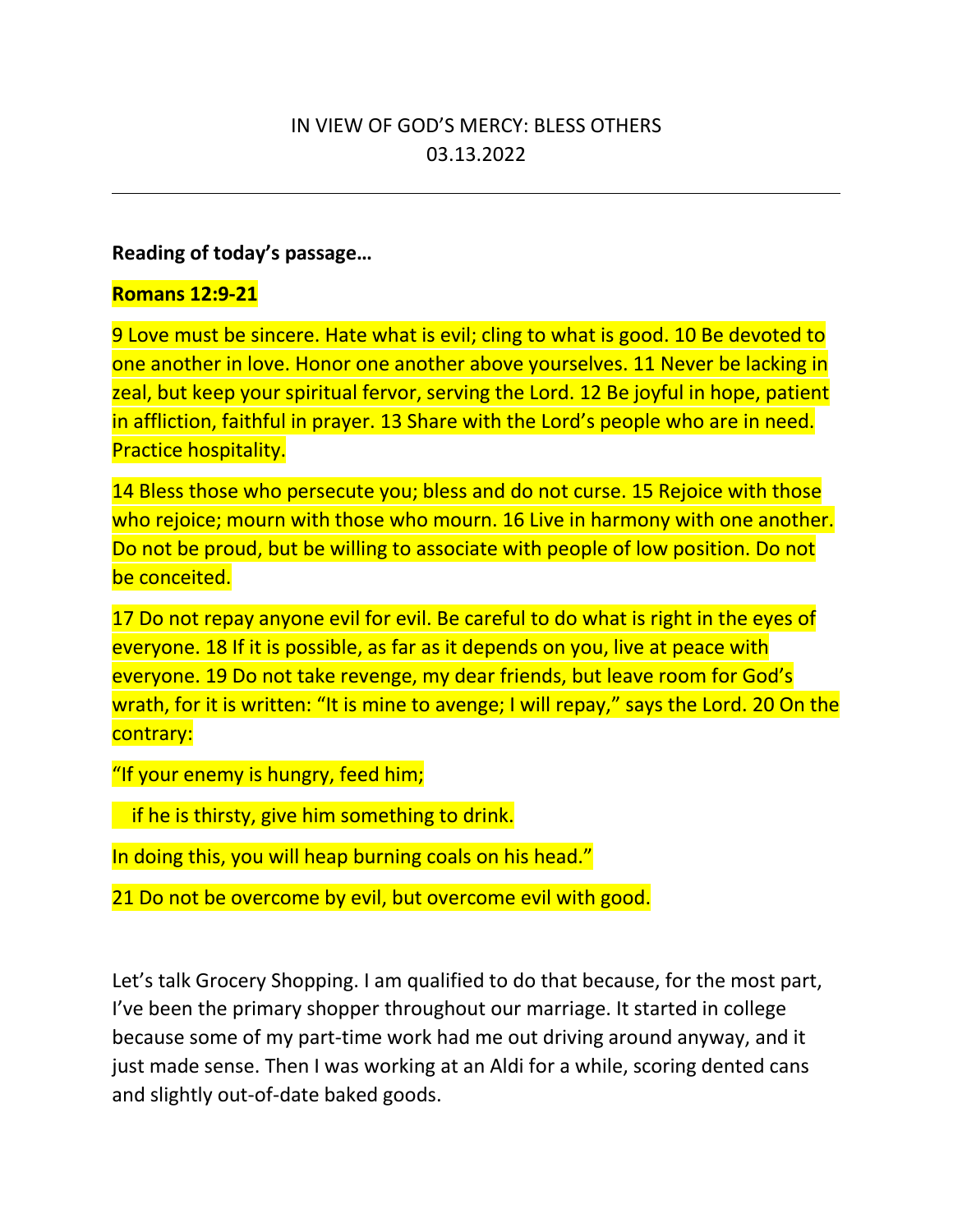And to be honest, I enjoy the challenge of finding the deal, of scoring the Woohoo. You DO know the Woohoo, right?

### **WoohooYogurt**

Oh yeah, I love me some Woohoos! I've never actually dented a box or can on purpose, but I can't say I haven't stood over one for a minute to see if someone was going to come mark it down in front of me.

#### WoohooShrmp

And don't think for a minute I'm scared of some Woohoo seafood! Conditions have to be favorable, though. You can't be picking Woohoo seafood on a high density traffic kind of day. Can't afford any sort of delay, that stuff is aging as you drive it home. "Wait a minute… is that breathing?!"

I've picked up on a few safer ways to save money at the grocery store. Cart size, that's a big deal! You think Nature abhors a vaccum, try getting out of Food Lion with a half-empty cart! Here's a guide:

Handbasket- \$20 Mini-cart- \$50 Full-size cart- \$100 Full-size cart using the undercarriage- \$130 Pulling 2 carts or more- dial 1800-STOPSHOP, and hit 7 for an intervention.

Another money saving device (Folks, this is solid gold here, and you really should have one of the sermon notes books we have for sale out in the lobby for all of this!) is the use of coupons. And when I say "coupon", I mean, of course, "custardfilled donut". Shop hungry and it will cost you. Start off with a quick fly-by through the Bakery department, and that \$.60 investment can save you \$10 or more!

But the worst part about shopping is the Adds. Not the ADS, I mean the **ADDS**. You've completed your list, you've maneuvered successfully through the barbaric horde, you've finally located where Kroger has cleverly hidden whatever it is you're looking for, and you're in line to check out. Your phone vibrates, and it's a message from someone in your household: "*And ketchup*". You make your way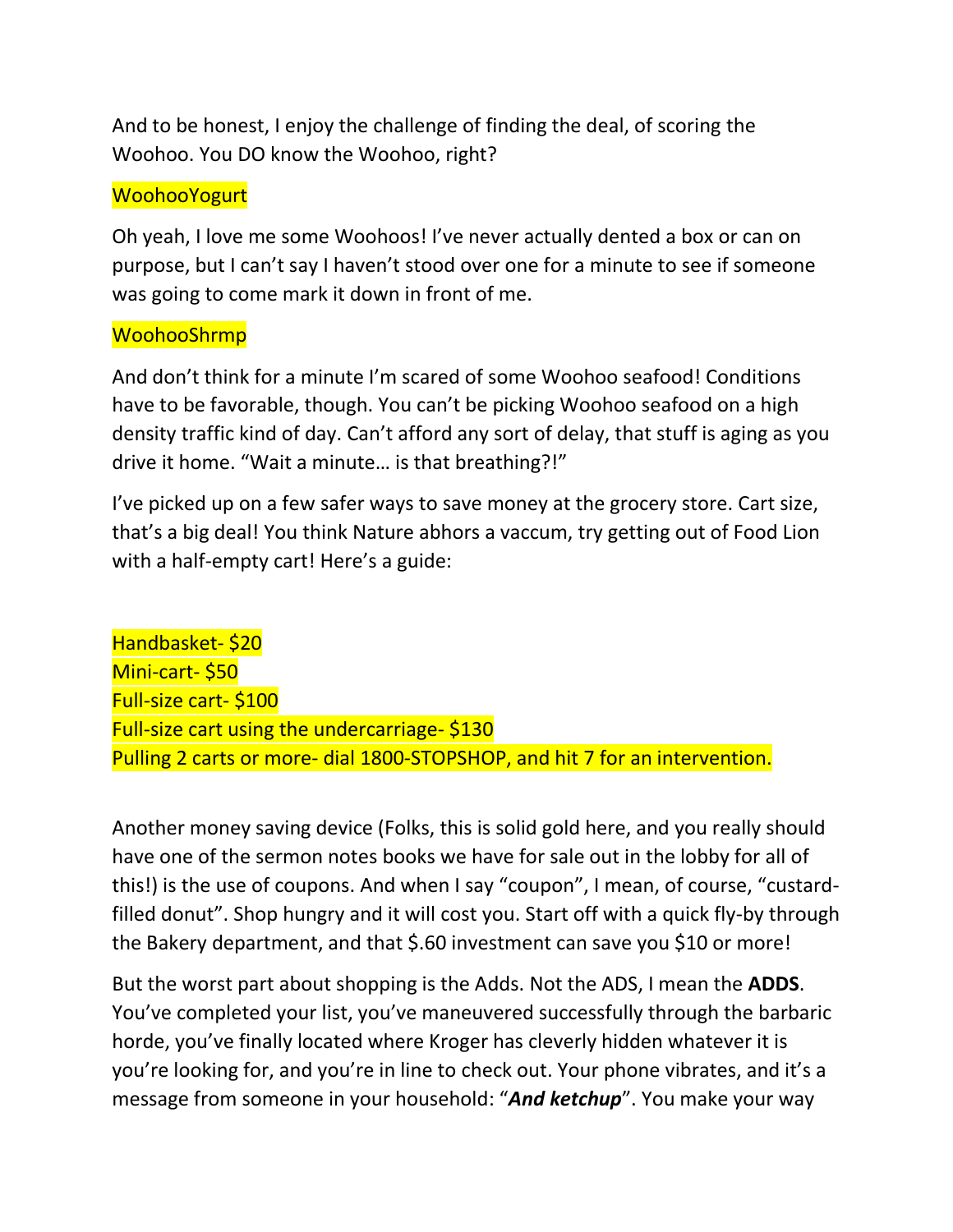out of the line, losing all the ground you'd gained. But that's OK, it's cool, good thing you were still at the store. Halfway across the store, then back in line with ketchup, BUZZBUZZ "*Get Vitamin C*". That's 100 yards away.

HahaThat'sOKitsCOOLgoodthingI'mstillattheSTORE!!! … You check-out with your pile, you're loading it into the car… BUZZBUZZ "*be sure it's the chewable kind*"… Nope, you're gonna crush em up and sprinkle em on the kids' food!! *"Why's the mac & cheese taste orangey?"* Found the recipe on the internet, It's *French*, viva la eat your supper!

I fully realize this may change our interactions in the local grocery stores, moreso that merely seeing me be the guy that skateboards his cart back to the truck.

So far Romans has been this super-challenging deeply spiritual book dealing with concepts and mindsets that are tough. Paul has brought in terms like Reconciliation, Sanctification, Law vs Grace, Justification, Redemption, man's Sinful Nature, a whole team of heavy hitters! And suddenly in chapter 12 he produces this Shopping List of items, and he hands it to us like it's no big deal!

Turns out there's a reason for his style of presentation; it's called *paraenesis,* and it was relatively popular in the day to string together a list of ethical instructions like this, various vices and virtues. If you really want to sound scholarly you can also point out that Paul here uses *eclecticism*, or pulling from a variety of different sources. On his list there are parallels in Old Testament writings, as well as in Greek writings & Jewish writings of the era. The thing that smacked me in the head here, though, is that in verses 14, 17, 18 & 21 Paul parallels the words of Jesus. "Well sure," you say. "He was a follower of Jesus." Ah, but he wasn't when he likely heard those teachings for the first time! I find it a little fascinating to think that Paul heard these words as Saul, the Pharisee among Pharisees. And the words he once heard as just more reason to think Jesus of Nazareth was an enemy of God are now the words he is using to instruct us how to live like Jesus! That's cool!

I started out this morning reading the entire passage of Romans 12:9-21, and you may have picked up on the amount of content in this relatively short section, but I'm betting you didn't get the whole picture. So I'm going to offer you, not the Director's Cut, or even the Key Grip's Cut, but the Keith Cut, in which I simplify to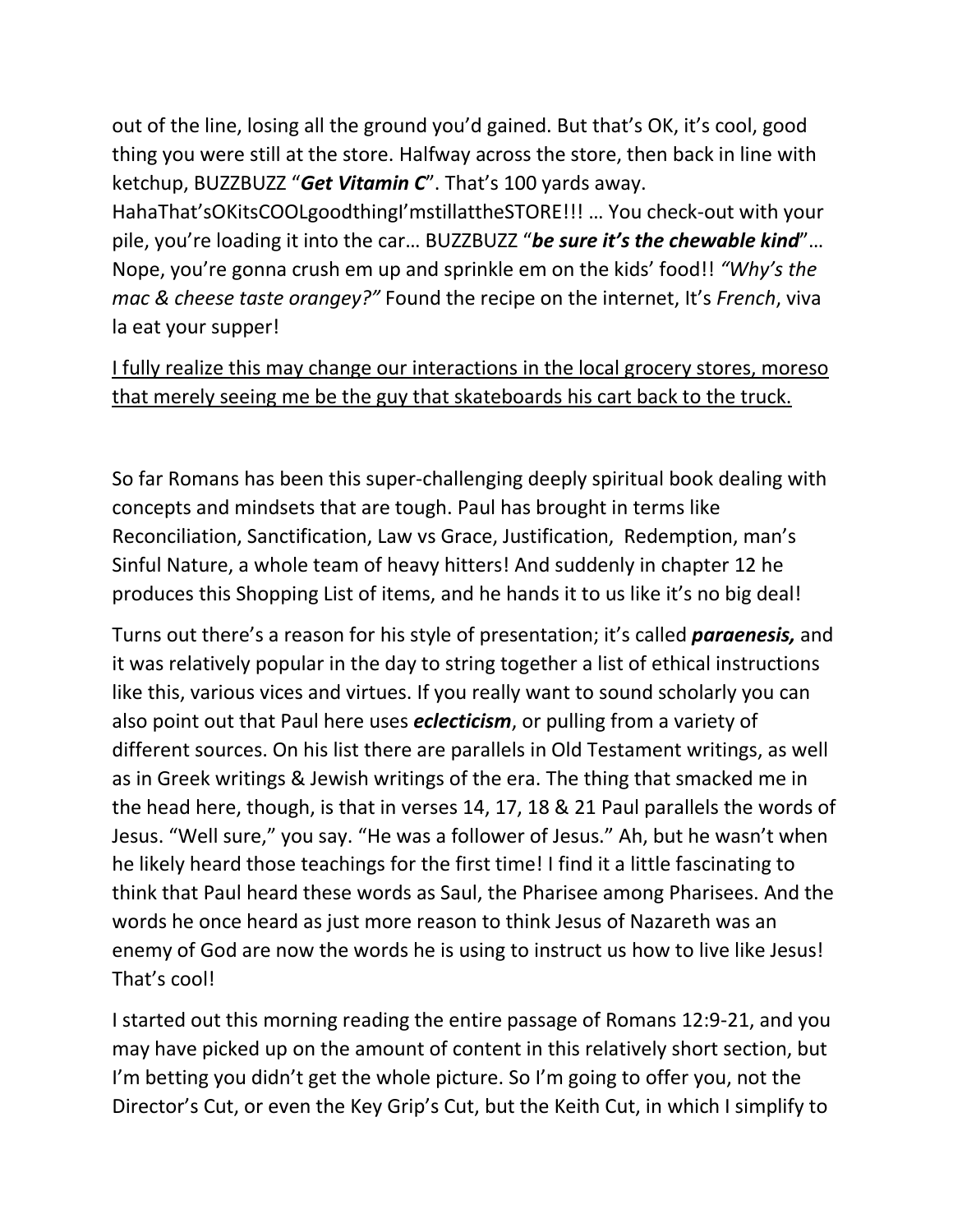the point that it becomes Keith-accessible! And I'm going to use books to represent these items, and as we do so, it's going to bring out another aspect of this passage!

*(As each of these items is read on the left, the slide for the right will be shown. Also a book with a white jacket with the Keith Cut version written on the spine will be pulled and stacked on one of two stools/tables; one will be how the Body treats co-believers, the other will be how we are to treat the World. This will create a stack of 16 for the former, and 9 for the latter)*

## **Romans 12:9-21—The Keith Cut**

Love must be sincere..……………………………Love sincerely

I love the way this begins. In the Greek, there is no verb here. It's just a statement: The Love (Agape), Sincere (anypokritos—as in a hypocrite, an actor in a play)

Hate what is evil…………………………………….Hate evil

Cling to what is good……………………………..Glued 2 good

Be devoted to one another in love............. Live brotherly love

Another cool turn of Greek phrase: Philadelphia, which is the City of…? Correct! Of cream cheese! Taken from the Biblical imperative to "spread the love"! Or, possibly, that's entirely incorrect, and it refers to brotherly love. Probably the latter. For sure.

Honor one another above yourselves....... Be selfless

This one alone, done right, would eliminate nearly every possible point of conflict between believers. An admirable goal!

Never be lacking in zeal.............\\\

Keep your spiritual fervor.............>----------Serve w/Verve Serving the Lord……………………///

> The first natural trio of the passage. We don't often use words like **Zeal** and **Fervor**. Perhaps we don't really use *Verve* all that much either, but the meaning is perfect—*to serve with spirit and enthusiasm*—and it begs to be written thus!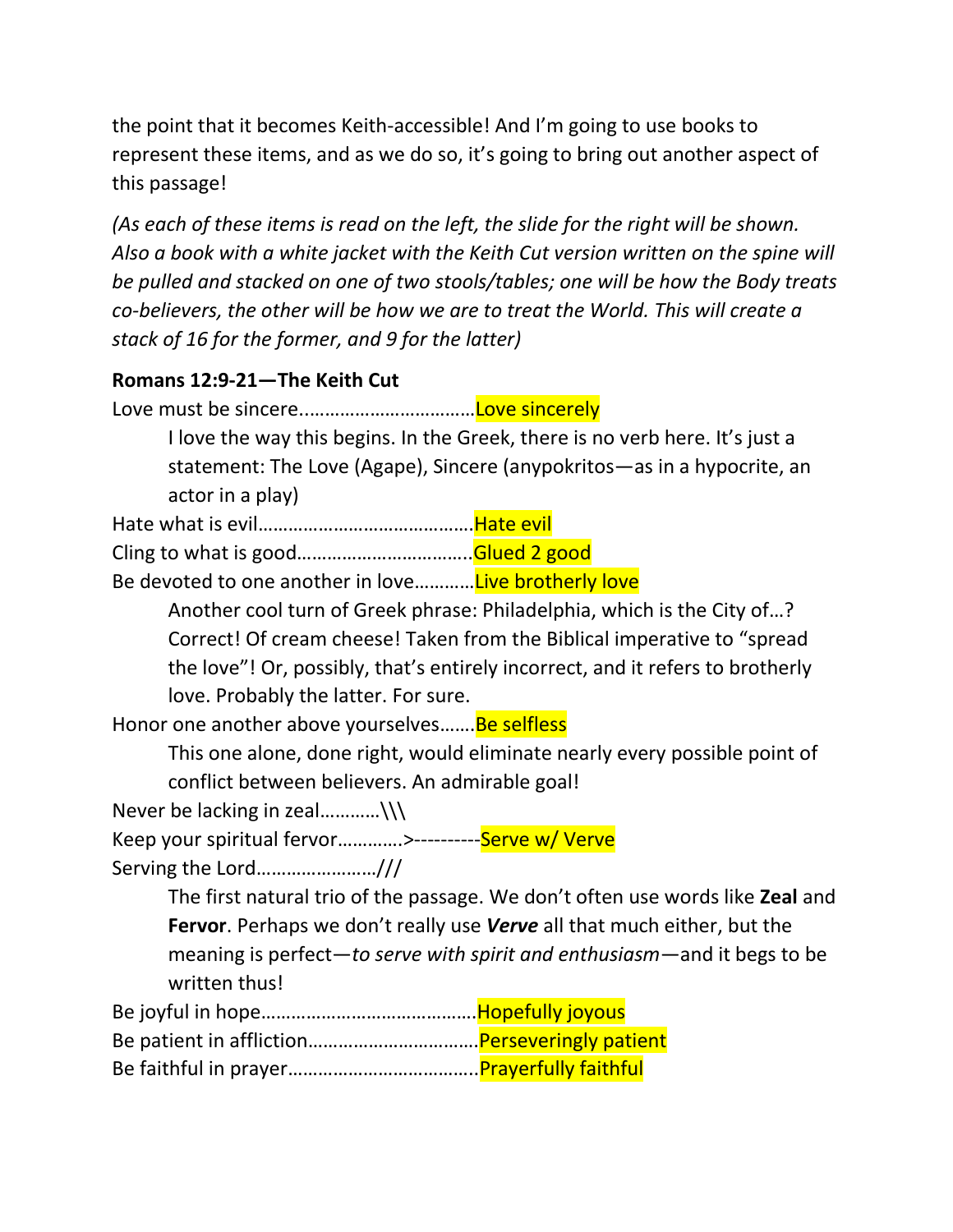The second trio of the passage! Commentator Don Dewelt in his commentary *Romans Realized* calls this the Trinity of Triumph. *"We can and will be patient with complete abandon in any and all tribulations. 'All things work together for good to them who love God and are called according to His purpose.'" --Don Dewelt*

Share with the Lord's people in need......... Share well Practice hospitality………………………………….Practice hospitality >>Bless those who persecute you....................Love your haters

> Here we potentially have a major shift. We are in the midst of a listing of how to interact with other believers within the body of Christ, and suddenly this guy pops up. It could simply be that paraenesis style we talked about earlier. Or, possibly, it could acknowledge that occasionally our detractors are found closer to home…

Bless and do not curse……………………..…//

Whoa. Wait a minute. I can't curse. Can I gripe? How about mumbling expletives under my breath? Stay tuned, there's more…

Rejoice with those who rejoice................\\

Mourn with those who mourn...........................Be alongside

This is one that might take more practice than we'd like to admit. Rejoicing with others sounds like a "gimmee", not so hard. Although once in a while, when someone is flush with celebration, you might see a person… not YOU, of course… accidentally say something a little snarky. It's not uncommon to see a touch of envy enter into the picture. But the true challenge here might be knowing how to mourn with someone, and to do it well. There are horror stories from folks who have been through terrible times, who have been told equally terrible things by people who, for the most part, intended to offer some form of comfort. It's just that they did it poorly. It can get tricky! Sometimes the best thing you can say is to say nothing at all. May I also recommend Ice Cream as a superior social balm? "Let's go get ice cream!" "Hey, let's go get ice cream, eh?" It spans all tones of voice!

Live in harmony with one another..............Get along Do not be proud……………………………………..Be humble (yain't alldat) Associate with people of low position....... Invest in Nobodies

\*Illustration of the person applying for an HR position. Let inside by a security guard, helped in the elevator by a maintenance man, met by a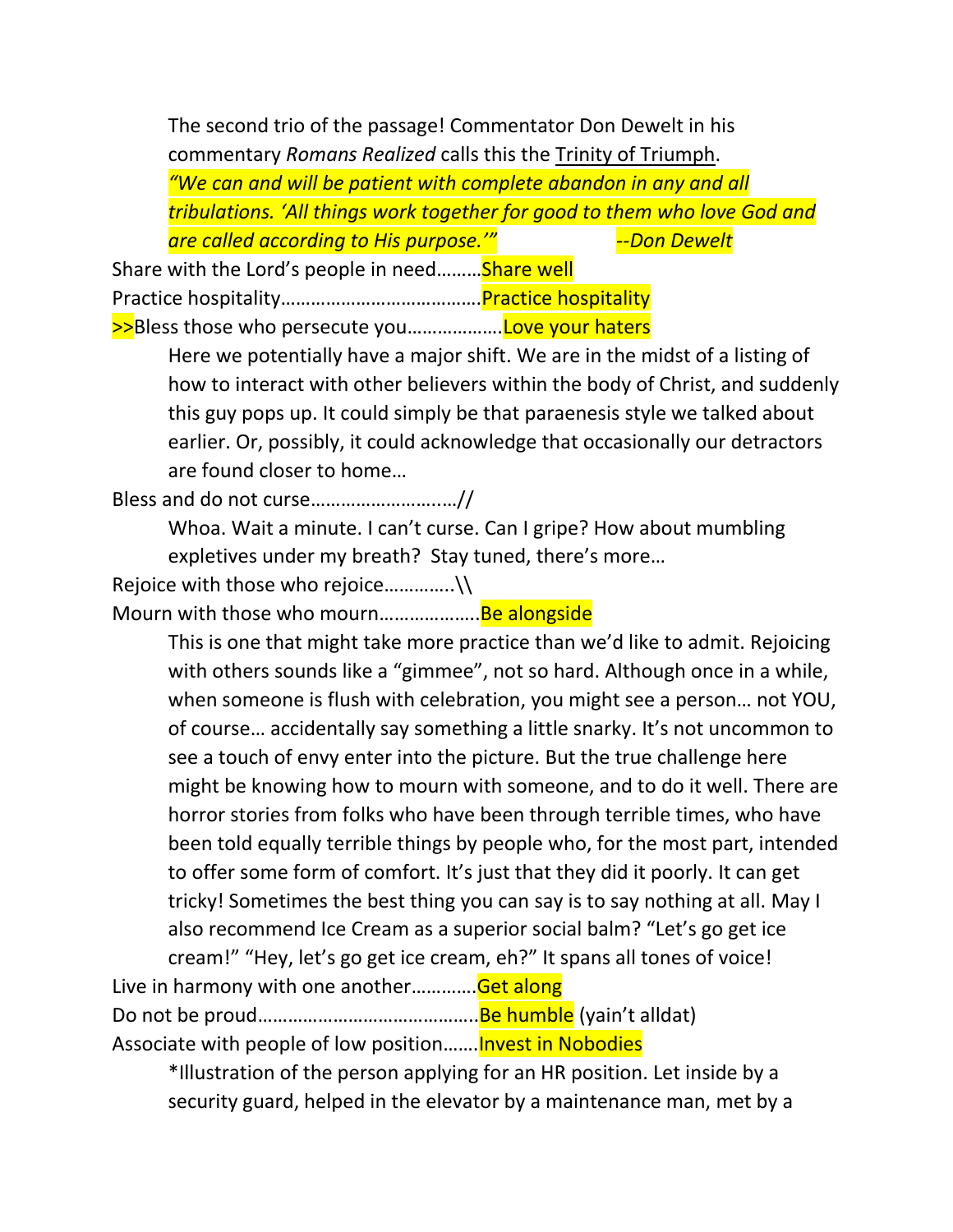receptionist. The job application was a sheet of paper and a pen, with the instructions to write the names of the three people he had met on the way up.

Do not be conceited…………………………………BE the Nobody!

*"It should be our desire to be hidden as much as possible by the work we do."* –Don Dewelt, Romans Realized

# **Now we see a very specific shift, from how to act among other believers, to a consistent listing of how to interact with the World at large!**

|                                                                         | >>Do not repay anyone evil for evilLet it go                        |  |
|-------------------------------------------------------------------------|---------------------------------------------------------------------|--|
|                                                                         | >>Do right in the eyes of everyoneDo right, always                  |  |
|                                                                         | >>Live at peace with everyoneAgain, get along                       |  |
|                                                                         | The previous admonition seems to have pertained to how we get along |  |
| inside the Church. There's little question about this one, seeing its   |                                                                     |  |
| placement, referring to how we act to those outside the body of Christ. |                                                                     |  |
|                                                                         |                                                                     |  |
|                                                                         | >>Leave room for God's wrathLet God be God                          |  |

>>"If your enemy is hungry, feed him; if he is thirsty, give him something to drink. In doing this, you will heap burning coals on his head." I'm going to let this one be. It's actually a quoting of Proverbs 25:21-22 >>Do not be overcome by evil..........................Resist Evil >>Overcome evil with good………………………..Always choose Good

I need to confess something to you: I don't like this last list much at all. This is the ADD list. I could feel pretty good about just doing this bigger list, in fact, I'm really starting to get the hang of it, but adding this other junk on when I'm dreaming about getting myself clear of this messy World, well that's just mean!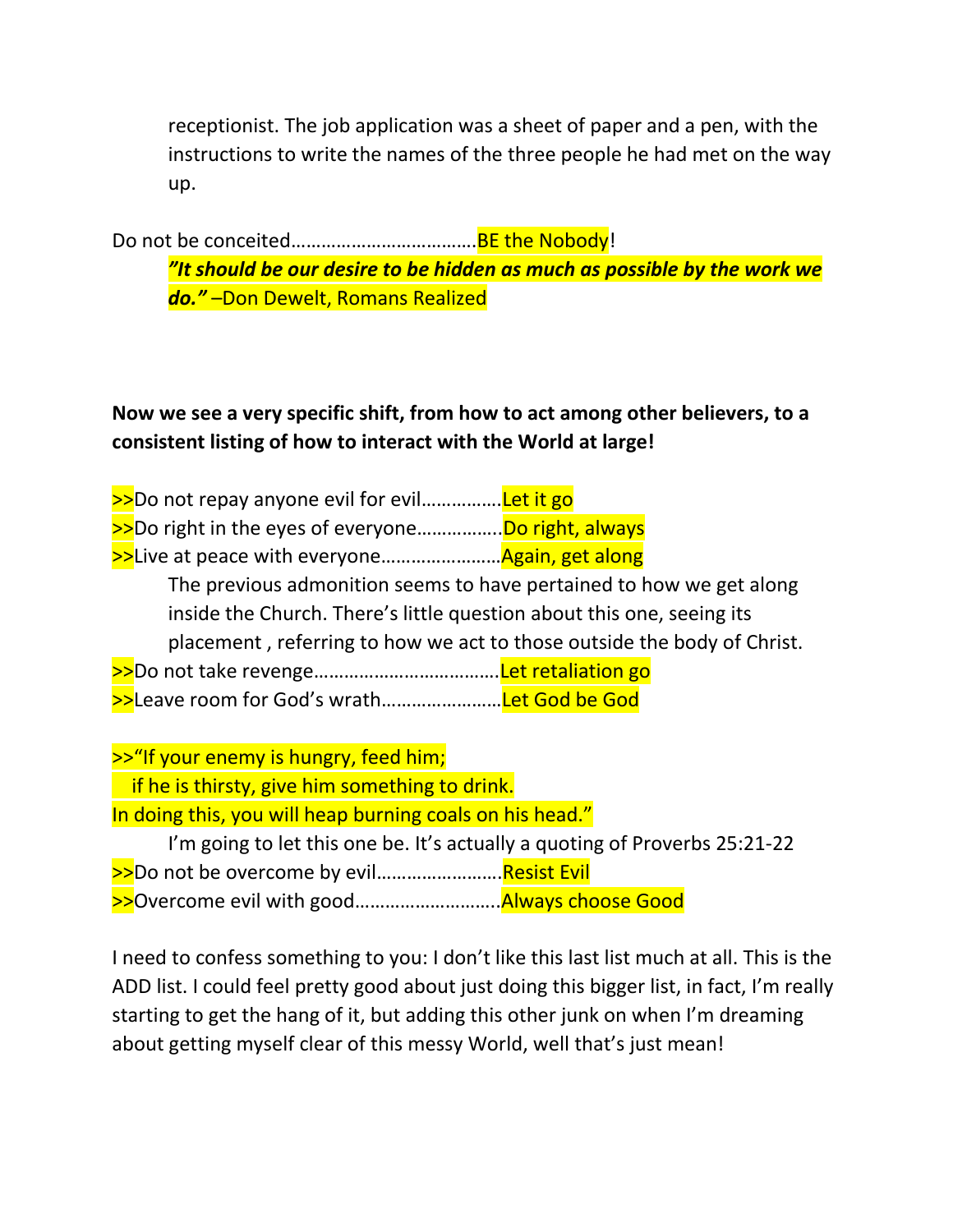I remember as a teen the first time I ran across the passage about being nice to your enemies, thereby heaping burning coals on their heads, and I thought "*This is fantastic! So clever! So sly!! Muahahahahaaa! I have the green light to literally kill with kindness!"* But somehow that never seemed to really fit the context. And then looking back at the Proverbs 25 passage, you read that the result of all this brain barbecuing is this: "*And the Lord will reward you."* Again, my mean-spirited approach didn't feel all that Award Winning. So why do it? I've got two reasons:

- 1) **Because God did it for us.** Maybe you were so raised in the church that you've never known anything else, but those of us who got here in some other way can probably look back and recognize times when God must surely have been looking out for us, preserving us from our own idiocy, our own ignorance, our own hopelessness, and our own self-abuse. In view of God's mercy to us, we can care for those who don't yet know Him as their God.
- 2) **Because God does it for them.** The fact that they are still here means that God is making sure they still have a chance to find their way Home. And we should never let our petty hurts stand in their way of finding Him. We should not even let our significant or tragic wounds stand in the way. For our God is a God, not of vengeance and punishment, but of reconciliation and restoration. And if our God is still taking care of them, how can we do anything but? They are His children, too, though lost for a time. And He is hoping they will decide to come home. Imagine, if you will, the parable of the Prodigal Son. In a nutshell, one son demands an immediate inheritance from the Father, and takes off with it, parties it all away, until he hits the rockiest bottom. Finally he decides to return home in hopes of getting a position as a servant. Though he travels in shame, his Father is so overjoyed to see his return that he runs to meet him, and throws a huge celebration. The older brother, who had not left, gets bent out of shape at this. It's obvious that he feels the younger brother should be paying the price for his foolish ways. The Father says, "Look, you've been here the whole time with me, and everything I have has been yours. But your brother was lost to us, and has been found!" The best thing we can do is to prepare ourselves to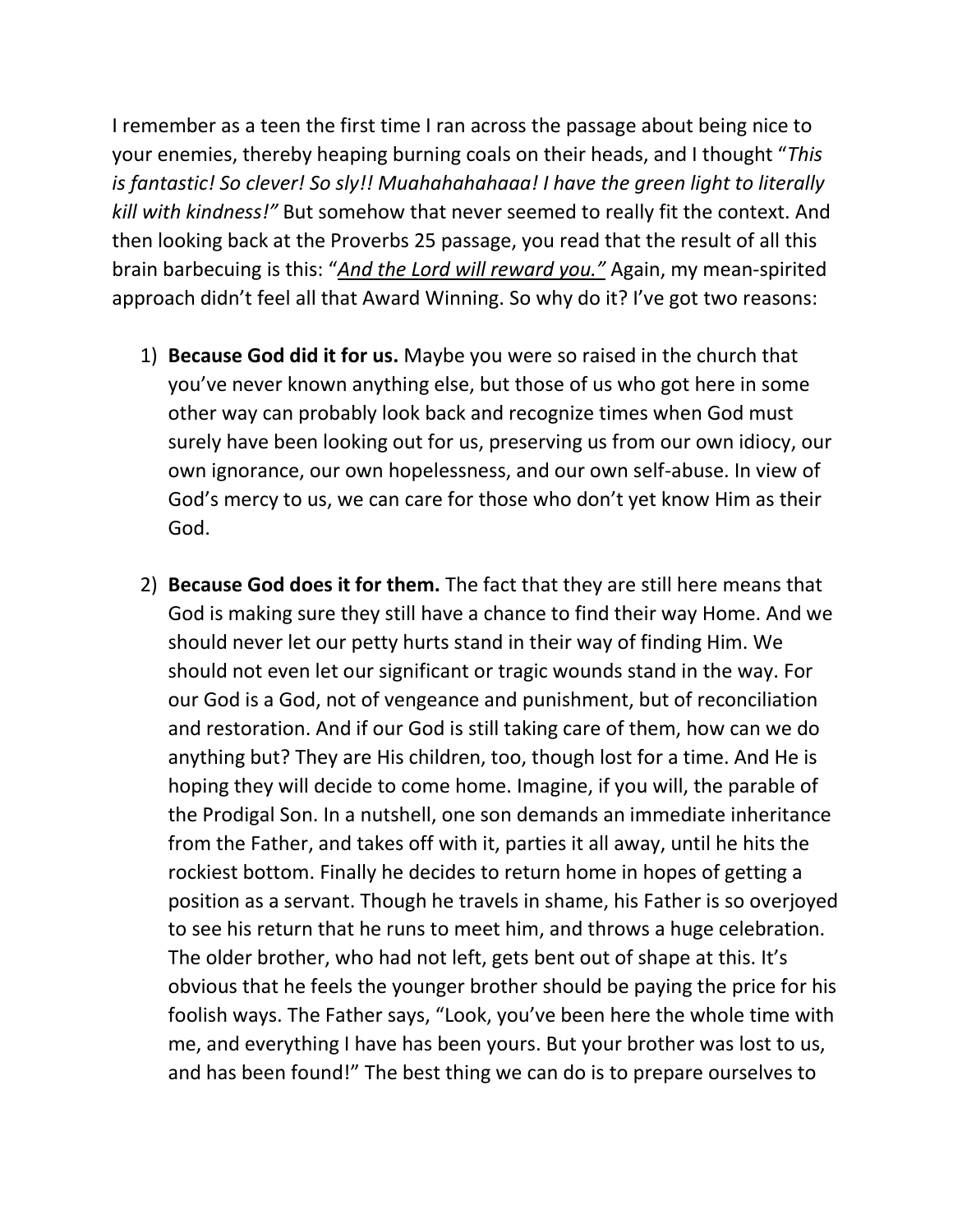celebrate every time our enemies become our family in Christ.

If I were going to label these two Spiritual Shopping Lists, I'd give this one (interactions within the Church) a label that says **HAVE FUN.** I know I'm a bit weird that way, but for most of my life I've seen the possibilities that the Body of Christ offers its members. At our worst we can make some mistakes, we surely can. But we are not defined by our mistakes, nor should we be defined by our worst. The Body of Christ, the Church, has been in the trenches for all of its existence to provide relief for suffering, soothing for sorrows, and help for the hurting, food for the hungry, education for the neglected, adoption for the orphaned, healing for the sick, encouragement for the isolated, and hope for the hopeless. And it works! God's plan for us works, when we let it, and when we embrace it, and when we obey it. Being part of His Church is designed to me lifechanging, and destiny-altering.

And this List over here I would have to label **HAVE FAITH**. I am too often skeptical that treating people well when they treat me like garbage is going to make a difference. But if God is MY God, then I must rely on His wisdom, and His command.

How do we do all of this? How do we manage to transform ourselves? How do we give permission to God to transform the things we seem unable to alter on our own?

"**In view of God's Mercies…"** That is how. For God's mercies have been extended to us, which means

He does not treat us as our sins deserve or repay us according to our iniquities. **<sup>11</sup>** For as high as the heavens are above the earth, so great is His love for those who fear Him;